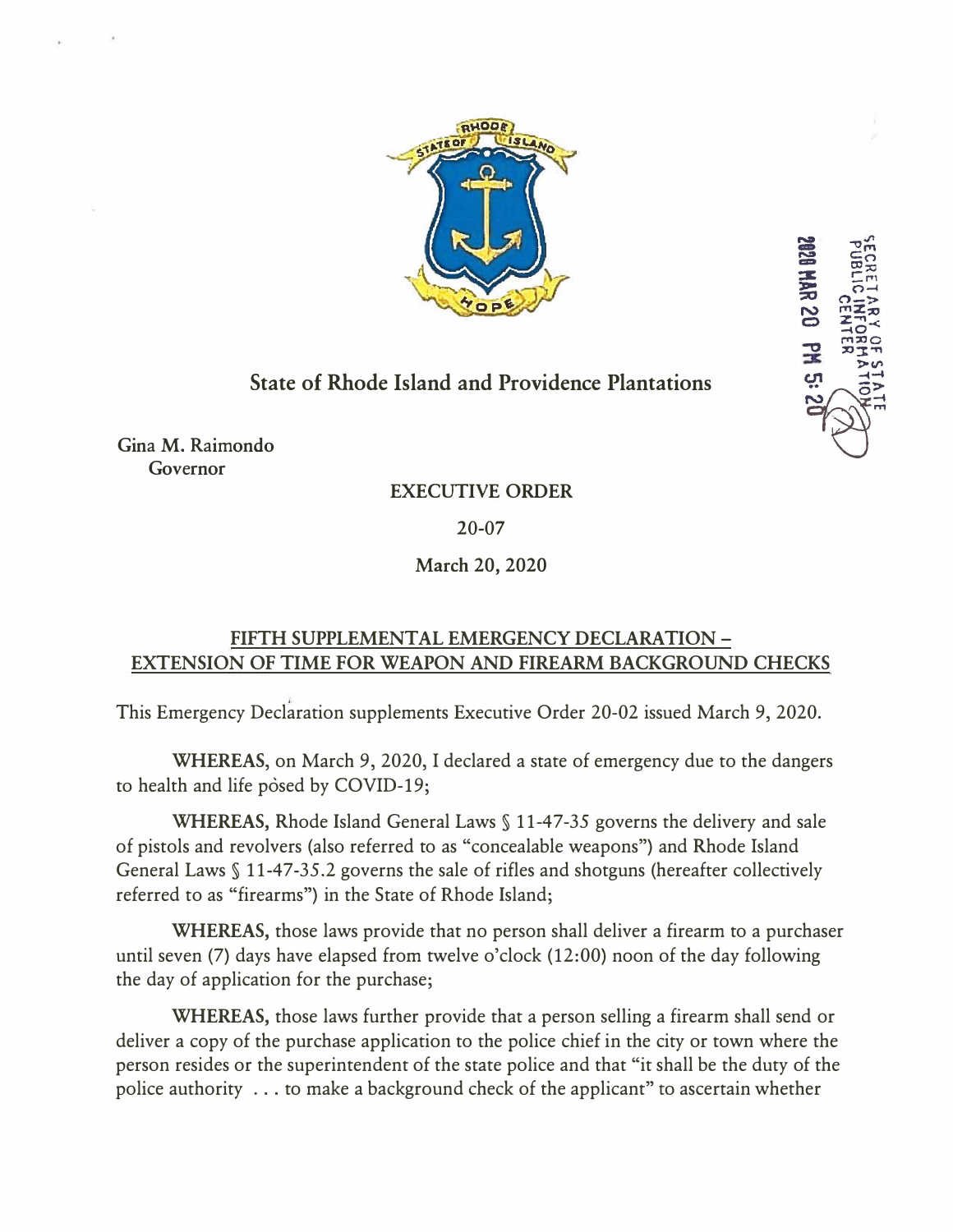Executive Order 20-07 March 20, 2020 Page 2

they are prohibited from possession of a firearm under Rhode Island law. R.I. Gen. Laws  $\sqrt{$}$  11-47-35(a)(2) and 11-47-35.2(b);

**WHEREAS,** those laws further provide that, "[i]f, after the lapse of seven (7) days from twelve o'clock (12:00) noon of the day following application, no disqualifying information has been received from the investigating police authority by the person who is selling [the firearm], he or she will deliver the firearm applied for to the applicant." R.I. Gen. Laws§§ 11-47-35(a)(2) and 11-47-35.2(6);

**WHEREAS,** Rhode Island General Laws§ 11-47-36 provides that a purchaser of a concealable firearm from an out-of-state dealer must submit the application form prescribed in § 11-47-35 to the superintendent of the Rhode Island state police or to the chief of police of the city or town in which the purchaser resides, and further provides that the investigating police authority shall have seventy two (72) hours from twelve o'clock (12:00) noon of the day following the date of application to determine whether the individual is disqualified from possession of a firearm under Rhode Island law;

**WHEREAS,** since the declaration of the state of emergency, state and local law enforcement agencies have reported a significant increase in the number of applications for concealable weapons and firearms purchases;

**WHEREAS,** many state and local law enforcement agencies have adjusted their staffing levels, particularly among the support staff who process background check requests, in response to the COVID-19 health emergency;

**WHEREAS,** as a result of the significant increase in the number of background checks requested by firearms dealers and reduced staffing levels, law enforcement agencies cannot reasonably complete the required background checks within the seven-day statutory timeframe;

**WHEREAS,** failure to perform the required background check within the statutory timeframe will result in the transfer of guns to purchasers for whom no background check has been performed, a situation potentially dangerous to the public; and

**WHEREAS,** the Rhode Island Police Chiefs' Association has advised that the increase in gun applications threatens to overwhelm police resources and has requested additional time within which to complete the necessary background checks.

**NOW, THEREFORE,** I, **GINA M. RAIMONDO,** by virtue of the authority vested in me as Governor of the State of Rhode Island and Providence Plantations, pursuant to Article IX of the Rhode Island Constitution and the Rhode Island General Laws, including, but not limited to, Title 30, Chapter 15, do hereby order and direct the following: